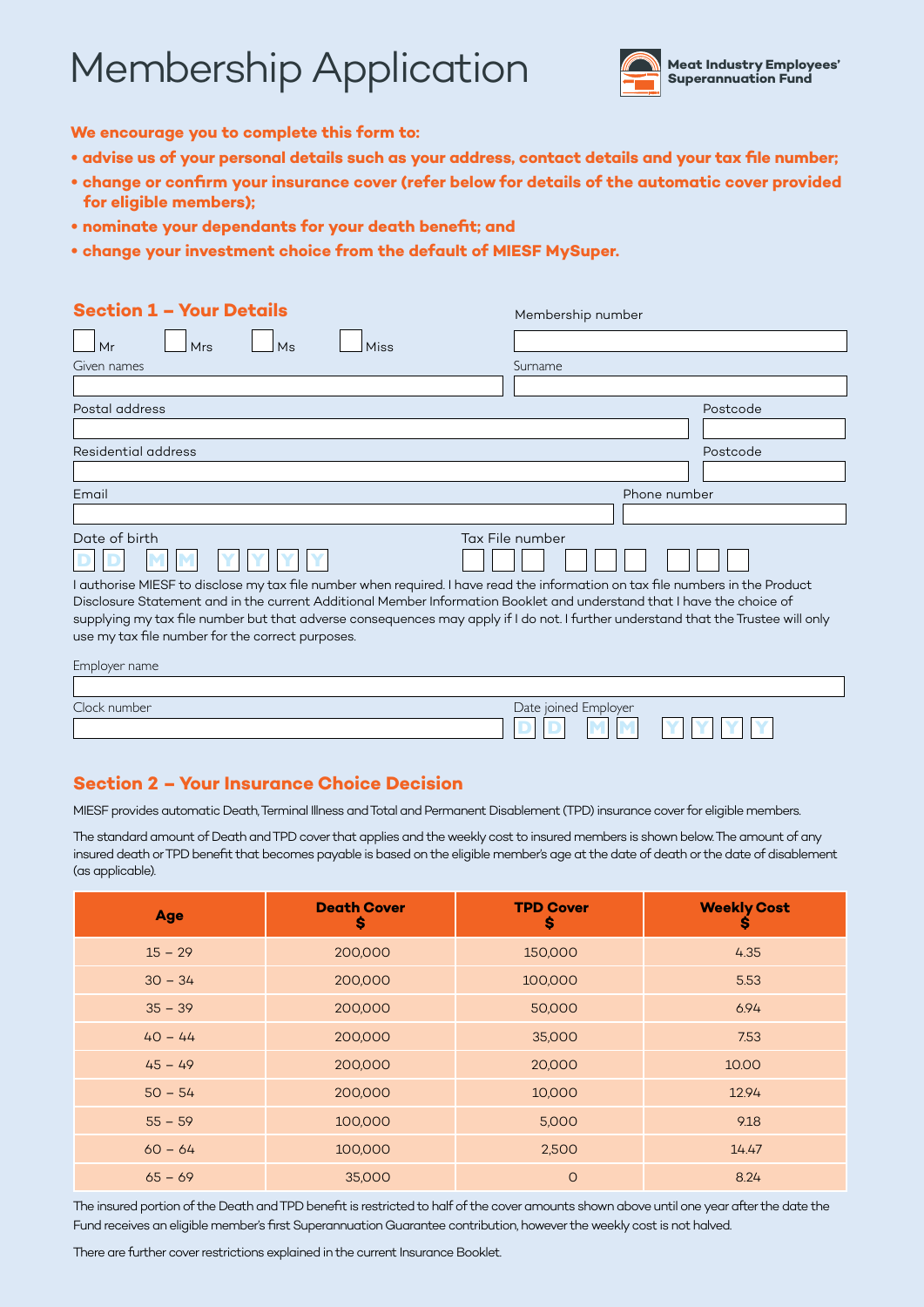**The Fund's insurance cover is designed to give financial assistance to you or your dependants in the event of your permanent disablement, terminal illness or death.** Members can elect to reduce their level of cover and the cost if they believe that the cost of this cover inappropriately erodes their retirement benefits.

**You can elect to reduce your insurance cover and the cost to 50% of the amounts shown on the previous page.** For example, if you are aged 25, you may wish to elect to have Death cover of only \$100,000 and TPD cover of \$75,000 and your weekly cost would be \$2.18.

If you elect to reduce your cover to 50% of the amounts shown on the previous page, you can increase it back to 100% of the amounts shown at a later time, subject to the cover restrictions explained on page 4 of the current Insurance Booklet.

**You can also opt out of Death, Terminal Illness and TPD cover altogether,** but you cannot opt out of one, but not the others. Once a member opts out of cover, the member will become ineligible for cover in the Fund at any time in the future.

**YOU THEREFORE HAVE 3 OPTIONS**, please write (x) next to the level of insurance cover you choose.

| <b>OPTION 1</b> $\Box$ 100% of the amounts shown on the previous page |
|-----------------------------------------------------------------------|
| OR                                                                    |
| <b>OPTION 2</b> $\Box$ 50% of the amounts shown on the previous page  |
| OR                                                                    |
|                                                                       |

**OPTION 3** No insurance cover

Any change to your insurance cover will be made from the date the Fund receives this form.

## **Section 3 – Nomination of Dependant Details**

In the event of the death of a member, the benefit provided is payable at the Trustee's discretion, to one or more of the member's dependants, or where no dependant exists, to the member's legal personal representative. You may nominate one or more dependants to whom you would prefer your benefit to be paid, alternatively you may wish to nominate your estate.

A. I have no dependants and request the Trustee to pay the benefit to my estate  $\Box$ , OR

| B. Full name of dependant | Relationship to member Address | % of benefit |
|---------------------------|--------------------------------|--------------|
|                           |                                |              |
|                           |                                |              |
|                           |                                |              |
|                           |                                |              |

This nomination cancels any previous nomination made by me, and I understand that it is only an indication of my current wishes and is not binding on the Trustee of MIESF.

### **Section 4 – Your Investment Choice Decision**

New members of MIESF are invested in MIESF MySuper which is the Fund's MySuper Authorised investment option.

- 1. Please complete this Section if you wish to change your investment options for your current account balance and your future contributions.
- 2. New members can make an investment choice effective from the date of joining MIESF provided this fully completed form is received by the Fund within one month of the Fund receiving the first contribution. If this form is received later than that, the investment choice will apply from the next switch date. The switch dates are 30 June and 31 December.
- 3. There is a separate Member Super Choices form which can be used to make an investment choice at any switch date. The fully completed form must be received by the Fund at least one week before the next switch date in order to take effect from that date.
- 4. If you switch investments at 31 December, investment earnings for the period 1 July to 31 December will be credited or debited with the earnings rate(s) applicable for that period.

| Please invest my account balance and future contributions as follows: High Growth Option |               |     | $\%$ |
|------------------------------------------------------------------------------------------|---------------|-----|------|
| (Use whole percentages eg: 22%, 78%, etc.)                                               | MIESF MySuper |     |      |
|                                                                                          | Total         | 100 | $\%$ |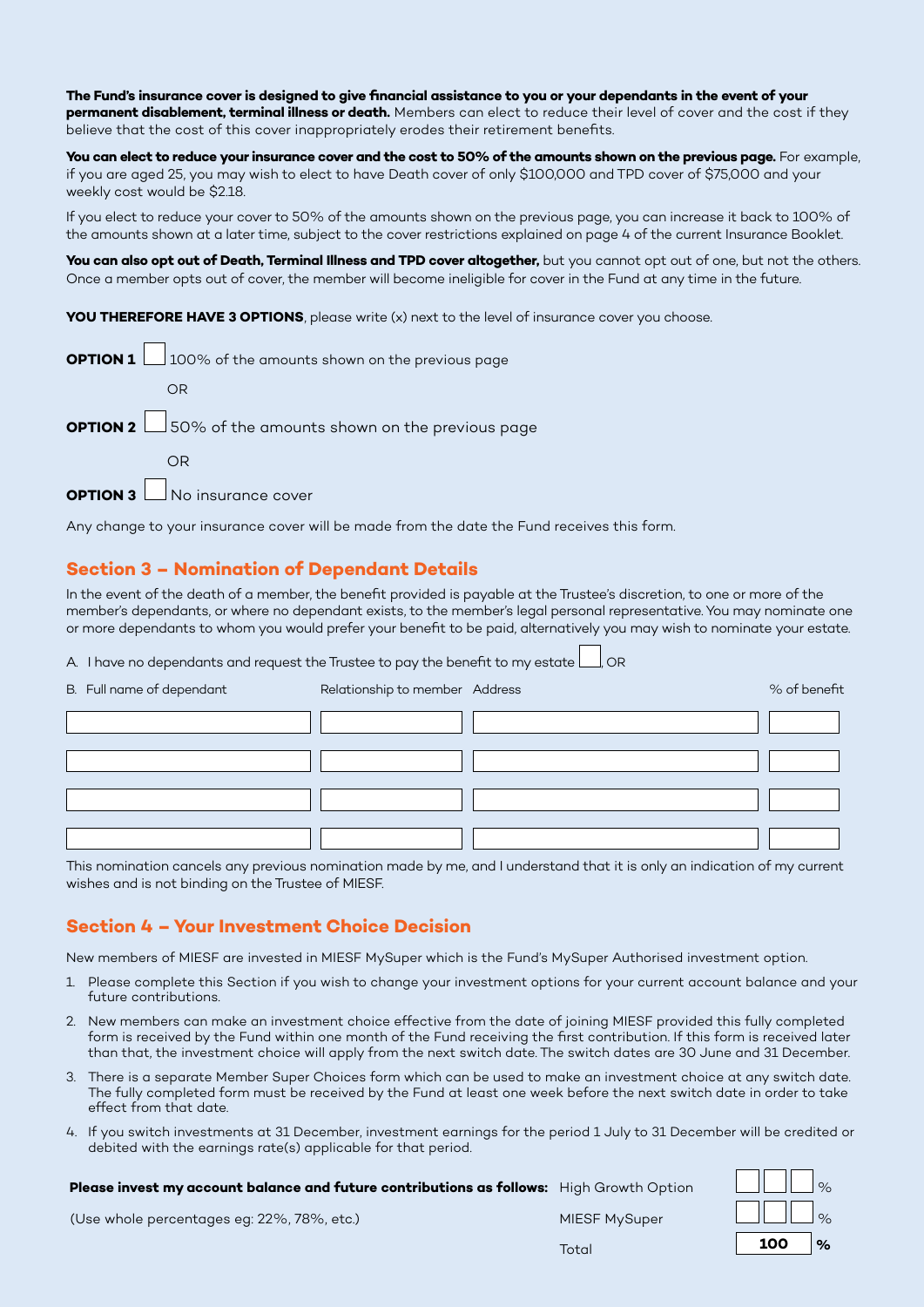#### **Declaration and signature**

Your signature below indicates you have read, understood and agree with this document. I also acknowledge that:

- I understand that as a member of MIESF I am bound by the terms and conditions contained in the Trust Deed and Rules of the Fund. I understand that the Trust Deed and Rules prevail and the document is available at **miesf.com.au/who-runs-fund/** or on request.
- I am an Australian citizen, New Zealand citizen, permanent resident of Australia or hold the requisite retirement visa.
- I have read and understood the information in the current Product Disclosure Statement (including the Additional Member Information Booklet and Insurance Booklet) which is available at **miesf.com.au/pds** or on request.
- **I understand that by making an insurance choice by completing Section 2 of this form, MIESF will continue to provide insurance in accordance with Section 2 of this form, until I advise the Fund of a different insurance choice or reach age 70. I understand that if I have chosen to have insurance cover, that the insurance will continue even if:**
	- **A. the Fund does not receive an amount on my behalf for a continuous period of 16 months; or**
	- **B. my account balance with the Fund is less than \$6,000; or**
	- **C. I am under the age of 25 years.**
- **I understand that if I do not make an investment choice by completing Section 4 of this form, 100% of my account balance and future contributions will be invested in MIESF MySuper.**
- I understand that the Trustee does not guarantee my investment in the Fund or any particular rate of return.
- I have read the Privacy Collection Statement below and I understand how the Trustee of MIESF will collect, hold and use my personal information.
- I agree that until I give clear and complete instructions to the Trustee, any benefit due to me upon leaving my employer will be dealt with in the manner described in the Product Disclosure Statement and current Additional Member Information Booklet or as otherwise allowed under Superannuation Law.
- The information provided on this application is correct to the best of my knowledge.
- I understand that the Trustee cannot provide me with advice and that if I require advice I should consult a licensed financial adviser.

Member's signature

| Date |          |  |
|------|----------|--|
|      | <b>M</b> |  |

#### **Privacy Collection Statement**

The Trustee of MIESF collects, holds and uses your personal information primarily to manage your super (i.e. to calculate, manage and pay your benefits, as well as to inform and educate you about your super). Without your personal information, we may not be able to deliver these services. Generally, we collect personal information from you directly but, from time to time, we collect information about you from other sources (e.g. from your employer or our insurer). Sometimes, we collect information about you because we are required or authorised by law to do so (e.g. Commonwealth anti-money laundering laws require us to collect certain information to verify your identity before we can pay you a benefit). From time to time, it might be necessary for us to disclose your personal information to external organisations which, typically, include our professional advisers, the Fund's insurer, certain government bodies (e.g. the ATO), external mail houses and other superannuation funds. Generally, we do not disclose your personal information to any overseas recipients. For full details about the ways in which we collect, hold and use your personal information, please read our Privacy Policy at **miesf.com.au/privacy-policy/**. Our Privacy Policy includes information about how you can access and seek correction of your personal information, as well as how you can make any complaint about our privacy practices.